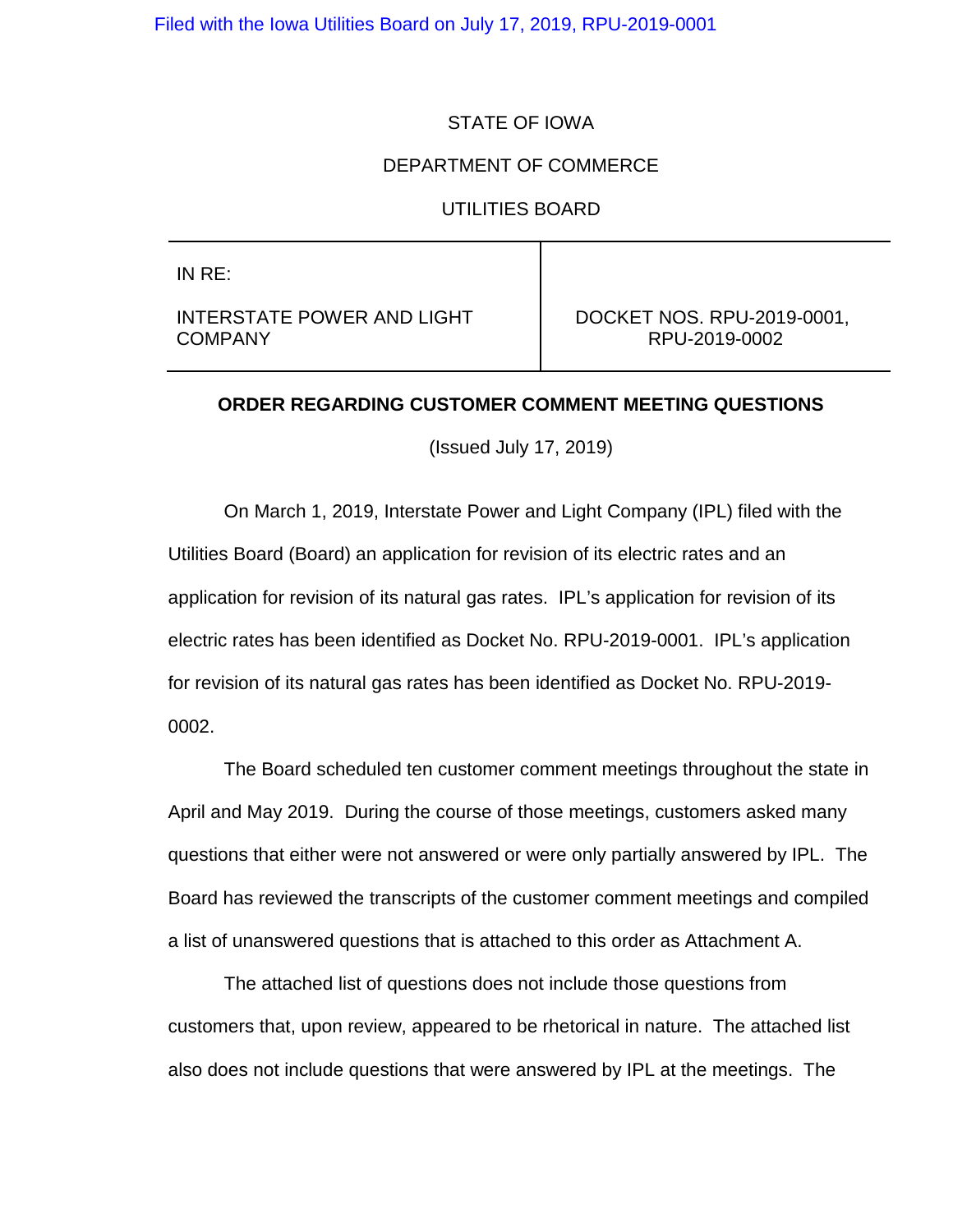## Filed with the Iowa Utilities Board on July 17, 2019, RPU-2019-0001

## DOCKET NOS. RPU-2019-0001, RPU-2019-0002 PAGE 2

answers to such questions are available in the transcripts from the meetings, and those transcripts have been filed in these dockets and are publicly accessible through the Board's electronic filing system.

IPL shall respond to these questions within 21 days of the date of this order. IPL should file its responses in both dockets, and the Board will provide links to both this order providing the questions and IPL's answers on its website for ease of customer access.

### **IT IS THEREFORE ORDERED:**

Within 21 days of the date of this order, Interstate Power and Light Company shall file its answers to the customer questions found in Attachment A to this order.

## **UTILITIES BOARD**

*/s/ Geri D. Huser*

ATTEST:

*/s/ Nick Wagner*

*/s/ Kelsie Vanderflute /s/ Richard W. Lozier, Jr.*

Dated at Des Moines, Iowa, this  $17<sup>th</sup>$  day of July, 2019.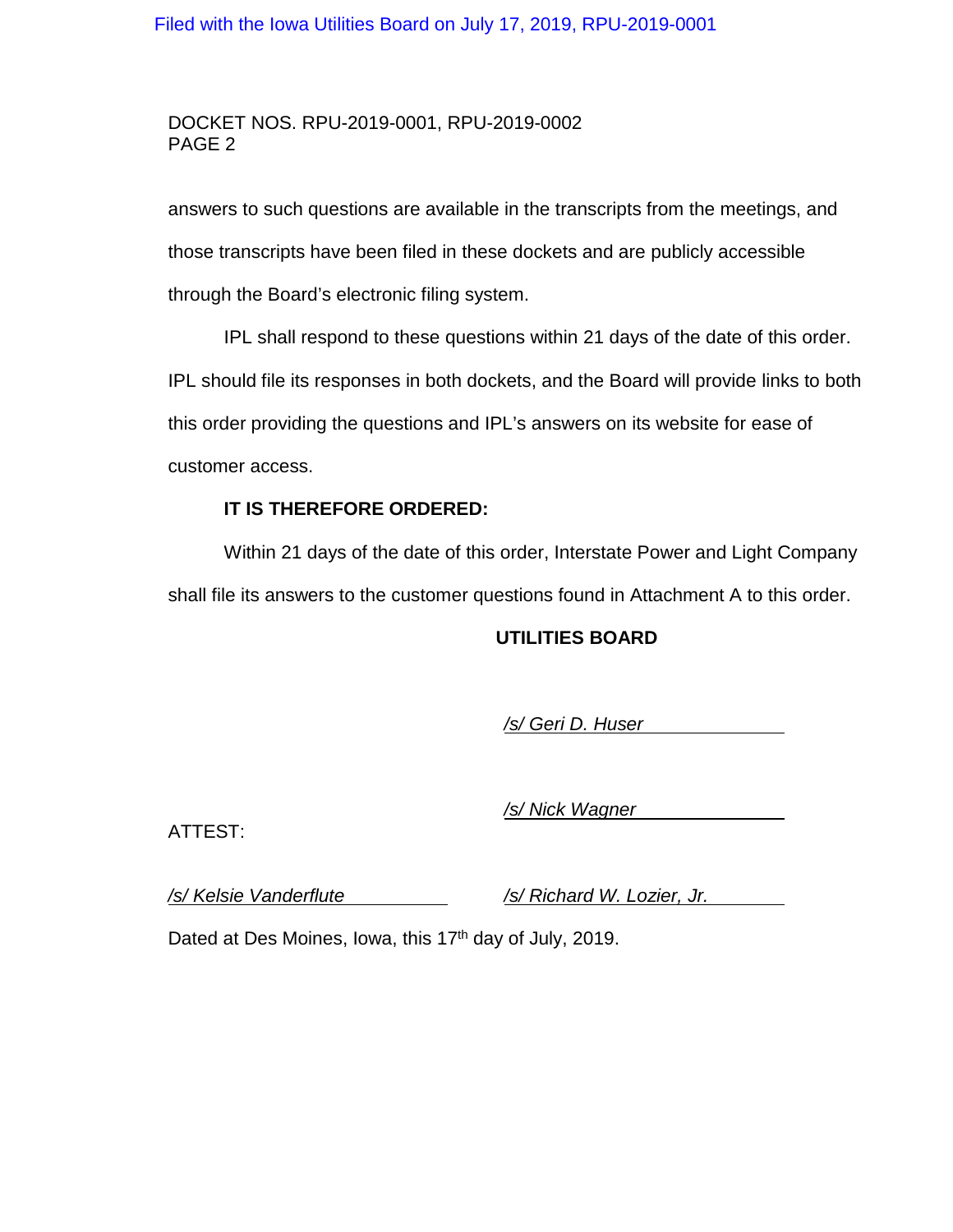# **ATTACHMENT A**

# **Unanswered Questions from Customer Comment Meetings**

- 1) What percentage of eligible customers use the budget billing option and what percentage of those do not make their monthly payments on time?
- 2) What percentage of eligible customers are on payment agreements?
- 3) How many residential customers have all-electric homes?
- 4) Has IPL considered a separate residential rate for all-electric homes, particularly during winter months?
- 5) Are there extra costs associated with credit card payments, and, if so, are those costs paid solely by the customers using credit cards to pay their bills?
- 6) Will IPL seek another rate increase in ten years to cover the maintenance on wind turbines being built as part of this case?
- 7) What is the cost of the proposed renewable energy rider? Will the rider allow IPL to fix its costs and pass them on to customers?
- 8) What percentage of the rate increase is due to wind generation?
- 9) What percentage of the rate increase is due to AMI infrastructure investment?
- 10) How much do the wind turbines cost, and are they more expensive than other types of generation used by IPL?
- 11) Is IPL building new base load generation or just the wind farms?
- 12) What are the cut-in and cut-out wind speeds for the new turbines? What is the parasitic load of a turbine?
- 13) What is IPL's cost per kilowatt for its wind turbines?
- 14) Does the rate increase IPL is seeking already include the return on equity, or is the return on equity added on top of what IPL is seeking?
- 15) Is IPL required to provide the same level and quality of service to every customer in its territory?
- 16) Will IPL propose a standby rate that provides for non-firm backup service?
- 17) Will IPL allow an exemption from the energy efficiency rider for customers with load factors in excess of 85 percent?
- 18) How do you amortize your capital investments?
- 19) When did IPL know it would be requesting these rate increases? Was it before or after the Decorah municipalization vote?
- 20) How do Wisconsin Power and Light's rates compare with IPL's rates in Iowa?
- 21) Why is there so much disparity between IPL's rates and MidAmerican's rates?
- 22) Has IPL sent out information regarding possible health effects of AMI meters?
- 23) Do AMI meters give off radiation?
- 24) Have there been misreads or miscalculations from AMI meters? Have the AMI meters passed any testing?
- 25) Why doesn't IPL use its grid as a network to collect usage data like the Tennessee Valley Authority and associated utilities do?
- 26) How will IPL decommission solar panels and any related chemicals or toxins when the panels reach the end of their useful lives?
- 27) How much will the Cardinal-Hickory Creek transmission line cost IPL customers?